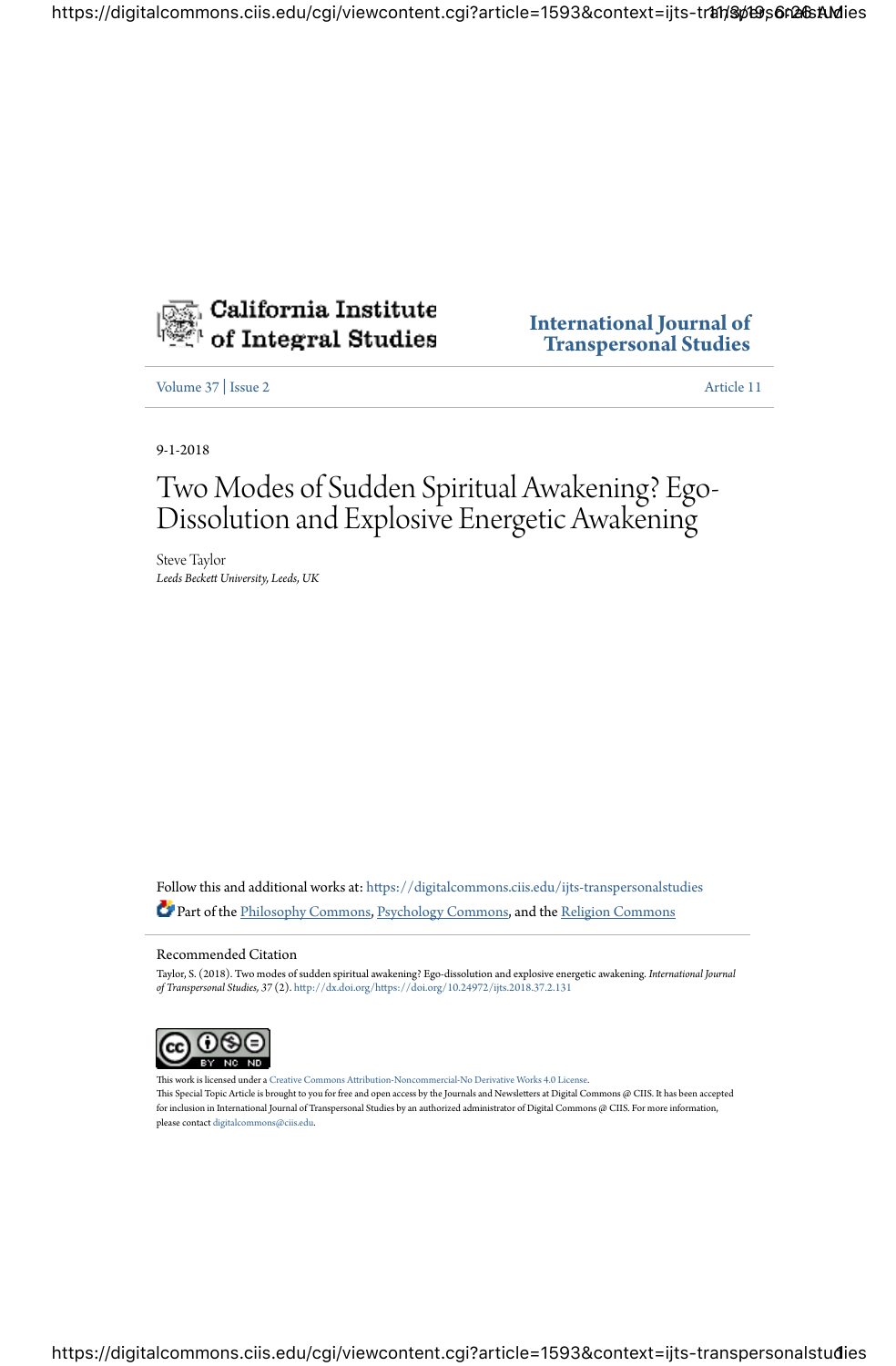## **Two Modes of Sudden Spiritual Awakening? Ego-Dissolution and Explosive Energetic Awakening**

*Steve Taylor* Leeds Beckett University

Leeds, UK

A typology of experiences of sudden spiritual awakening is suggested, proposing that they may occur in two major forms, or modes. In a study of 19 cases of self-reported sudden spiritual awakening (within a larger sample that included cases of wholly gradual spiritual awakening), it was found that 13 cases could be interpreted in terms of either (a) a sudden collapse of the ego or self-system (egodissolution) or (b) a kundalini-like explosive release of energy. Both these types of spiritual awakening appeared to be most frequently induced by intense forms of psychological turmoil, such as bereavement, depression, addiction, and intense stress. An attempt is made to explain both modes of sudden awakening in terms of the release of energy that is normally monopolized by two different functions. Ego-dissolution awakenings are related to energy associated with the ego, while explosive energetic awakenings are related to energy normally associated with sexuality. The former type of awakening can be characterized as essentially structural in nature while the latter can be characterized as essentially energetic.

**Keywords:** *awakening, kundalini, ego, sexual energy, spiritual crisis, ego-dissolution*

|<br>Sp n mystical and spiritual literature, a great deal of attention has been paid to temporary spiritual experiences. For example, from a religious or spiritual perspective, these have been the subject of studies by Hardy (1979), Johnson (1959), and Laski (1961). From a more psychological perspective, they have been studied by Maslow (1970), Hoffman (1992), and Wade (2004), amongst others. Less attention has been paid to the ongoing or stable form of these experiences—that is, when a spiritual experience becomes an ongoing, stable state of what might be called *wakefulness*, following on from a process of *awakening* (Taylor, 2017). Given that experiences of permanent wakefulness may be less common than temporary spiritual experiences, cases have been difficult to identify and study. Moreover, the claims of alleged permanence in relation to wakefulness are difficult to assess. An early attempt to systematically study cases of permanent spiritual awakening was made by Bucke (2009). Wilber (1999) has attempted to map different levels of awakened states, which he classified as

the *psychic* (the home of nature mysticism), *subtle* (deity mysticism), *causal level* (formless mysticism), and *non-dual*, which is "both the highest Goal of all stages, and the ever-present Ground of all stages" (p. 109). In Wilber's view, non-dual is the stage in which the formless is carried back into the material world, and back into everyday life, where emptiness and form—or *nirvana* and *samsara*—become one.

Wilber has often been criticized for failing to ground his insights and ideas in empirical research (e.g., Grof, 1998). Similarly, Maslow (1970) did not systematically research what he named a *plateau experience*, a stable and ongoing variant of *peak experience*—no doubt due in part to his death shortly after he began to investigate the phenomenon. Miller and C'de Baca (2001) have investigated many cases of such sudden personality transformation, using the term *quantum change* to describe them, but they did not deal solely with cases of what is here termed *spiritual awakening*, also including examples of what they called insightful quantum changes, when individuals gained an intellectual

**International Journal of Transpersonal Studies**,  $37(2)$ , 2018, pp. 131–143 *International Journal of Transpersonal Studies***,**  $37(2)$ **, 2018, pp. 131–143** https://doi.org/10.24972/ijts.2018.37.2.131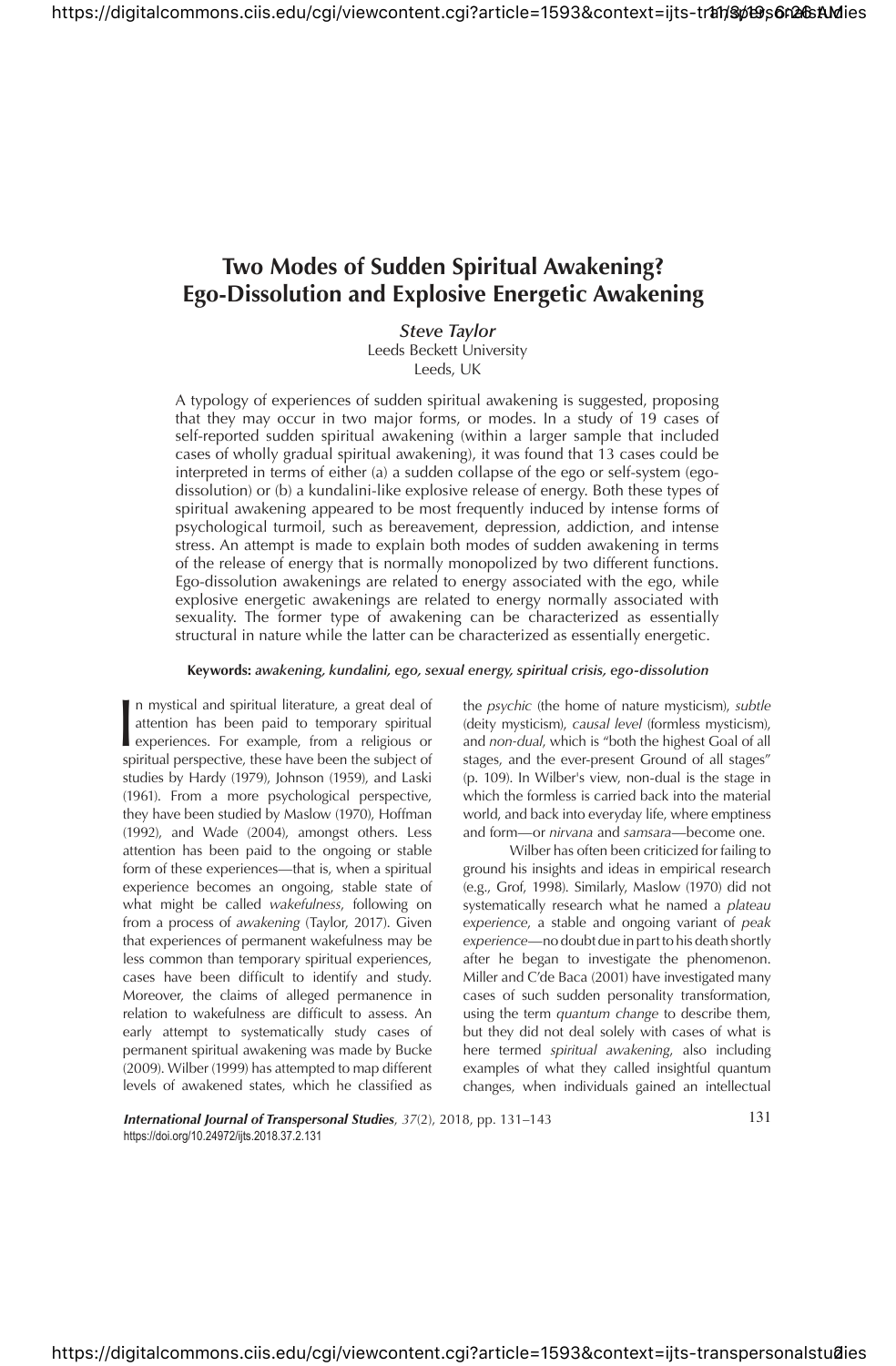realization or insight that enabled them to change their behavior or solve specific problems.

The research project (Taylor, 2013) that is being reported here—a phenomenological investigation into the causes and characteristics of reported cases of spiritual awakening—was an attempt to fill in the gap in research by investigating what might be called *permanent spiritual awakening.* The primary purpose of this paper is to suggest a way of understanding and categorizing experiences of sudden spiritual awakening and to encourage further research to investigate the proposed typology. Throughout the study, permanent spiritual awakening was conceived of in terms of a stable, ongoing variant of a temporary spiritual experience or more generally, a psychological shift into a higher-functioning state of being, featuring a more expansive and intense awareness, and revelations of knowledge and truth which are normally hidden.

#### **Summary of the Original Study**

In Taylor (2013), a variety of means—including<br>websites, radio interviews, and social media n Taylor (2013), a variety of means—including were used to attract individuals who felt that they had undergone the experience of spiritual awakening. The announcement used was as follows: "I am about to begin some research on people who have undergone the transformational experience of 'spiritual awakening' or 'enlightenment.' If you have undergone such a transformation and would be happy to share your experience with me, please contact  $\dots$  " (p. 86).

At preliminary contact in the study (Taylor, 2013), a number of potential participants were deemed unsuitable or unreliable (e.g., because they only reported temporary spiritual experiences which had not become stable, or because they showed pronounced signs of psychological disturbance or self-delusion). The 25 participants of the study included nine men and 16 women, with ages ranging from 26 to 67 (a mean age of 44.9). They were asked to identify the age at which their transformation had occurred, which was a mean of 35.3 (so that the transformations occurred a mean of 9.6 years ago). The study followed the methodology of interpretive phenomenological analysis (IPA; Smith, Flowers, & Larkin, 2009). During the interview, using a semi-

132 *International Journal of Transpersonal Studies* **Taylor**

structured approach, participants were encouraged to describe their experiences in as much detail and with as much narrative flow as possible with very few interruptions. They were asked to describe the nature of their transformations, including the characteristics of their present experience, with key questions such as, "Was there a particular point at which you underwent transformation?" and "How has your attitude to life changed since the experience?" (pp. 89–90).

Following the interviews in Taylor (2013), transcripts were returned to the participants for corrections and approval. In accordance with IPA (Smith et al., 2009), the transcripts then underwent thematic analysis, entailing a process of deep engagement with the data. Units of meaning were grouped into clusters, which became significant codes or themes. Once the codes had been identified, they were ranked in terms of prevalence. Other salient findings were recorded, such as the apparent triggers or causes of transformation (as described by the participants) and whether the reported spiritual awakening had occurred gradually or suddenly.<sup>1</sup>

### **Summary of General Findings from the Study**

In Taylor (2013), the<br>matic analysis showed that the three most prevalent characteristics<br> $\frac{1}{16}$ n Taylor (2013), thematic analysis showed reported by the participants were *well-being/ positive affective states*, *increased present-ness*  (including the ability to do nothing), and *a sense of an ongoing and stable state of being*. All 25 participants reported these characteristics. Other major codes, mentioned by 20 or more participants, were *reduced cognitive activity/less identification with thoughts* (leading to what many participants reported as having a "quieter mind" than before), *reduced/disappearance of fear of death* (including a sense that life will continue in some form following the apparent death of the body), *decreased sense of group identity/need for belonging*, and *a sense of connection*. Some other important themes, mentioned by between 15 and 20 participants, were *reduced interest in*   $materialism,$  intensified perception, increased *altruism*, *enhanced relationships*, and *ongoing*  difficulties (see Table 1 for the full list of codes).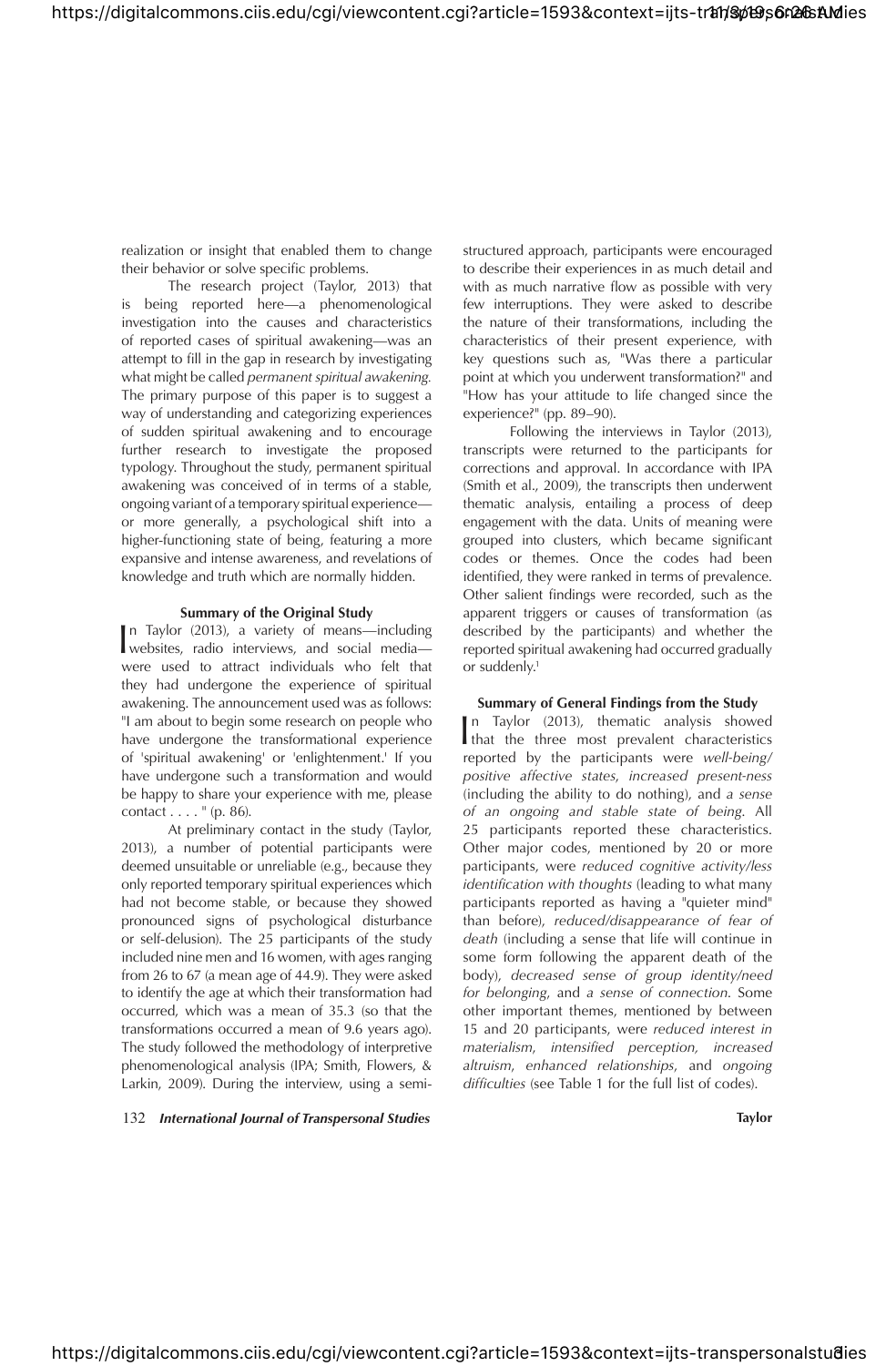| Well-being/positive affective states            | 25 | Enhanced relationships                    | 18 |
|-------------------------------------------------|----|-------------------------------------------|----|
| Ongoing/Permanent new state of being            | 25 | Ongoing difficulties                      | 16 |
| Increased present-ness/ability to live          |    | Problems integrating new state            | 13 |
| in the present                                  | 25 | Acceptance/letting go                     | 13 |
| Reduced cognitive activity/less identification  |    | Spiritual practice (as an apparent factor |    |
| with thoughts                                   | 23 | in transformation)                        | 10 |
| Reduced/disappearance of fear of death          | 23 | Physical difficulties                     | 9  |
| Decreased sense of group identity/need for      |    | Timelessness/slowed down sense of time    | 9  |
| belonging                                       | 23 | Heightened/increased energy               | 8  |
| Episodes of intense turmoil or trauma preceding |    | Authenticity                              | 8  |
| transformation                                  | 22 | Prior interest in spirituality            | 8  |
| Sense of connection                             | 20 | Psychic experiences/episodes following    |    |
| Sudden transformation                           | 19 | transformation                            |    |
| Reduced interest in materialism                 | 19 | Change of career/job following            |    |
| Intensified perception                          | 19 | transformation                            |    |
| Increased altruism                              | 18 | More active following transformation      |    |

Most of these cases of spiritual awakening in Taylor (2013) were reported as following periods of intense psychological turmoil, associated with events such as bereavement, illness, divorce, and episodes of psychosis and depression. Many participants felt that their transformational experiences were triggered by this turmoil. Of the 25 participants, nine reported psychological turmoil as the only apparent factor, and for 14 other participants it was reported as an important contributory factor. For nine of these 14, some form of spiritual practice was also reported as a factor. In other words, these participants were engaging in some form of spiritual practice (in most cases, meditation) while experiencing psychological turmoil. In five other cases, participants were undergoing some form of psychotherapy (such as counselling, or the Alcoholics Anonymous recovery process). Only one person reported experiencing transformation purely as a result of spiritual practice. (In one case, no trigger or apparent case was identified.)

In Taylor (2013), of the 25 participants, 12 described a sudden and dramatic awakening, and seven reported a sudden and dramatic awakening in conjunction with some gradual development preceding and/or some previous temporary awakening experiences. Six participants reported a wholly gradual process of transformation. The study

found that sudden and dramatic awakening was often attended with difficulties. If the participants did not have conceptual frameworks to help them make sense of their transformations (for example, background knowledge of spiritual traditions and practices) and a supportive network around them, they were particularly liable to become confused and to suffer psychological disturbances. These experiences showed strong similarities with the experiences of *spiritual emergency* or *spiritual crisis* identified by Grof (2000), Clarke (2010), and others (Lucas, 2011; Lukoff, Lu, & Turner, 1998; Perry, 2005). For most participants of this study (Taylor, 2013) who experienced these difficulties, the psychological disturbances did fade away eventually. Their new state of being was reported as becoming integrated and stable, even if this process took several years. However, gradual transformations were reported as being less beset by difficulties and as occurring in more integrated and stable ways.

The intention here is to explore a specific result from the study (Taylor, 2013) in more detail. The observation in question is that when spiritual awakening was reported as sudden and dramatic, it could-at least in most cases-be identified as occurring in two different modes: one involving a sudden collapse of the ego or self-system, the other related to an explosive release of *energy.* That is,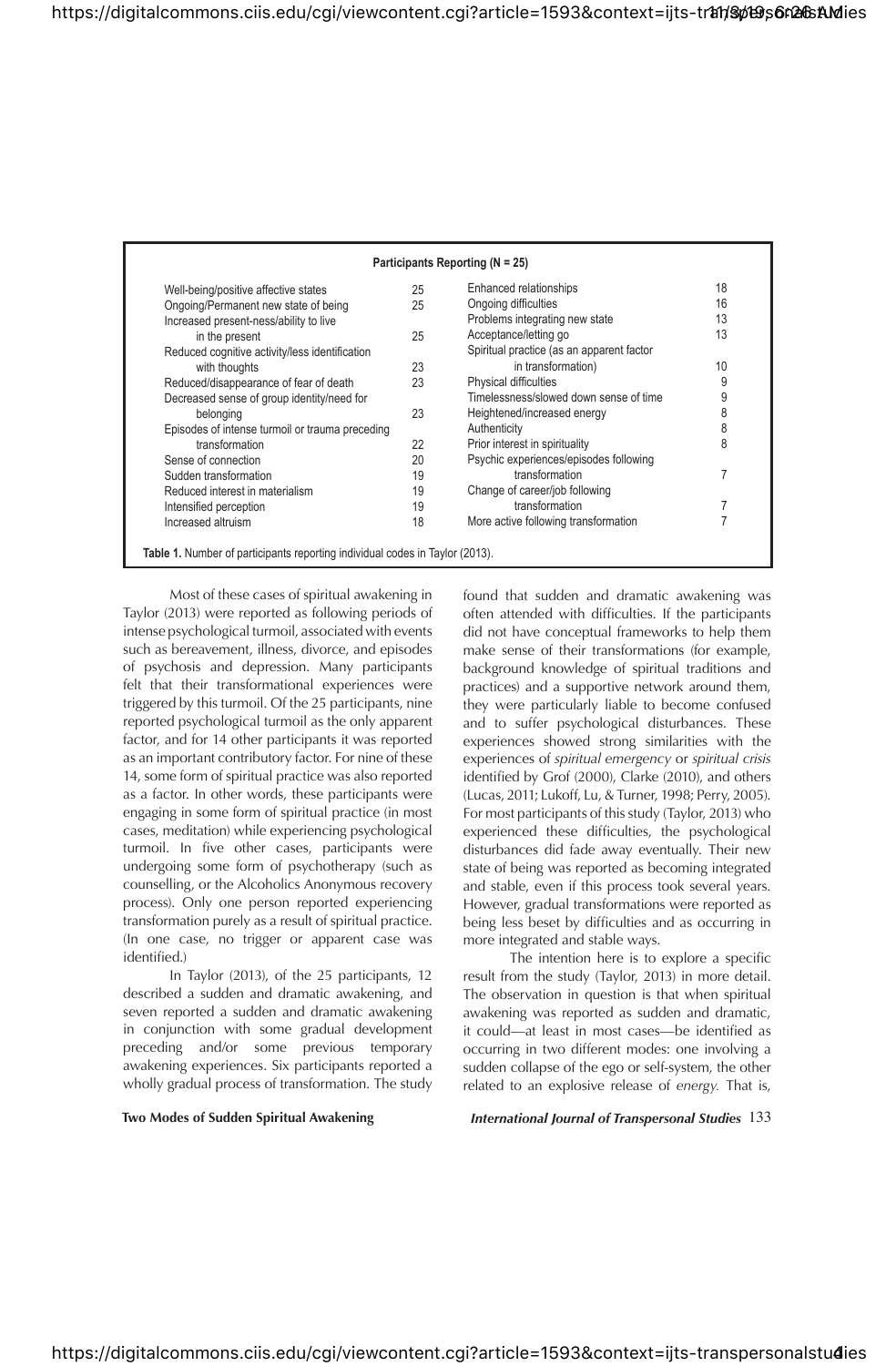some participants described their transformation in terms of a breakdown of their normal sense of self or identity, while others described it in terms of the arising or release of an inner energy or vitality of some form, akin to the yogic and tantric concept of *kundalini* (Silburn, 1998; see also Greyson, 2000; Sovatsky,1998, 2014). Of the 19 sudden and dramatic transformational experiences reported, eight could be classified in terms of experiences of the former, while five could be classified in terms of the latter. The six other cases could not be confidently classified in these terms, either because there was not sufficient detail relating to the specific nature of the transformational experiences, or because they were described in different terms. There were two other participants who had some signs of an explosive, kundalini-like transformational experience, but not particularly strong or clear ones. Some cases which correspond to these two modes of awakening will now be summarized.

#### **Ego-Dissolution**

 $\bigodot$  f the eight cases in Taylor (2013) which were<br>two occurred through a sudden and dramatic f the eight cases in Taylor (2013) which were identified as examples of ego-dissolution, transformation following a long period of gradual spiritual development. For example, one participant described how she felt that she underwent gradual development while suffering from depression and post-traumatic stress disorder (PTSD), during which she was aware of a process of "humbling or deconstructing the ego" (p. 250). During this period, she had what she reported as "peak moments that changed the baseline going forward" (p. 250?), including one powerful experience in which,

I opened my eyes and the world looked different. It was alive. It was infinite aliveness. Everything was bright. Even the space between everything. The colors were incredible and the flowers looked happy. I looked down and I realized I was the sidewalk. (p. 250)

Following this, in March 2008, as she put it, "I moved into a stable state" (p. 250) after participating in a personal development workshop.

Turning to the cases in Taylor (2013) of ego-dissolution that were reported as wholly

134 *International Journal of Transpersonal Studies* **Taylor**

sudden and dramatic, one individual reported a transformational experience caused by two bereavements, the death of his wife and son in close succession. Although he had been a Buddhist, and believed he had undergone some spiritual development previously, these bereavements brought a sudden and dramatic awakening. As he described it,

The sense of who I was had been stripped away, and I was left staring at emptiness. . . It shattered the thin shell of my ego. It sounds mad, but it's the best thing that happened to me. . . I could see through much more easily the illusion of separateness. All those years I'd been looking for a pair of glasses which I was already seeing out of. The idea that all was one had been an intellectual concept, but now it's become real. It's what it is. I can't imagine not seeing it now. . . I didn't have any ambition anymore—that all slipped away. I wasn't worried anymore about how I appear to colleagues, about publishing articles. One day I might write a book, but there doesn't seem to be any urgency. . . I do find a lack of identity. People used to ask me "What do you do?" and I used to have a label ready. Colleagues still have their diplomas and certificates up [on] the wall but I don't. I don't even call myself English, or a male. Everything else seems unimportant. . . We go through life collecting clothes but what it's covering up is nothing. It's the fear of nothing that terrifies the ego. It spends all its time protecting itself from nothing—"I'm a Christian, a social democrat" all to avoid looking inside. (p. 237)

Another participant described a transformation which was apparently triggered by a period of intense stress, including divorce and the failure of his business. He described the process as being like a "set of dominoes falling over":

I began to let go everything in life—my business, home, my children, my marriage, my body. The last domino fell and I went into this state of bliss. All mentation disappeared and everything began to radiate this stunning sense of beauty, stillness and silence. (p. 250)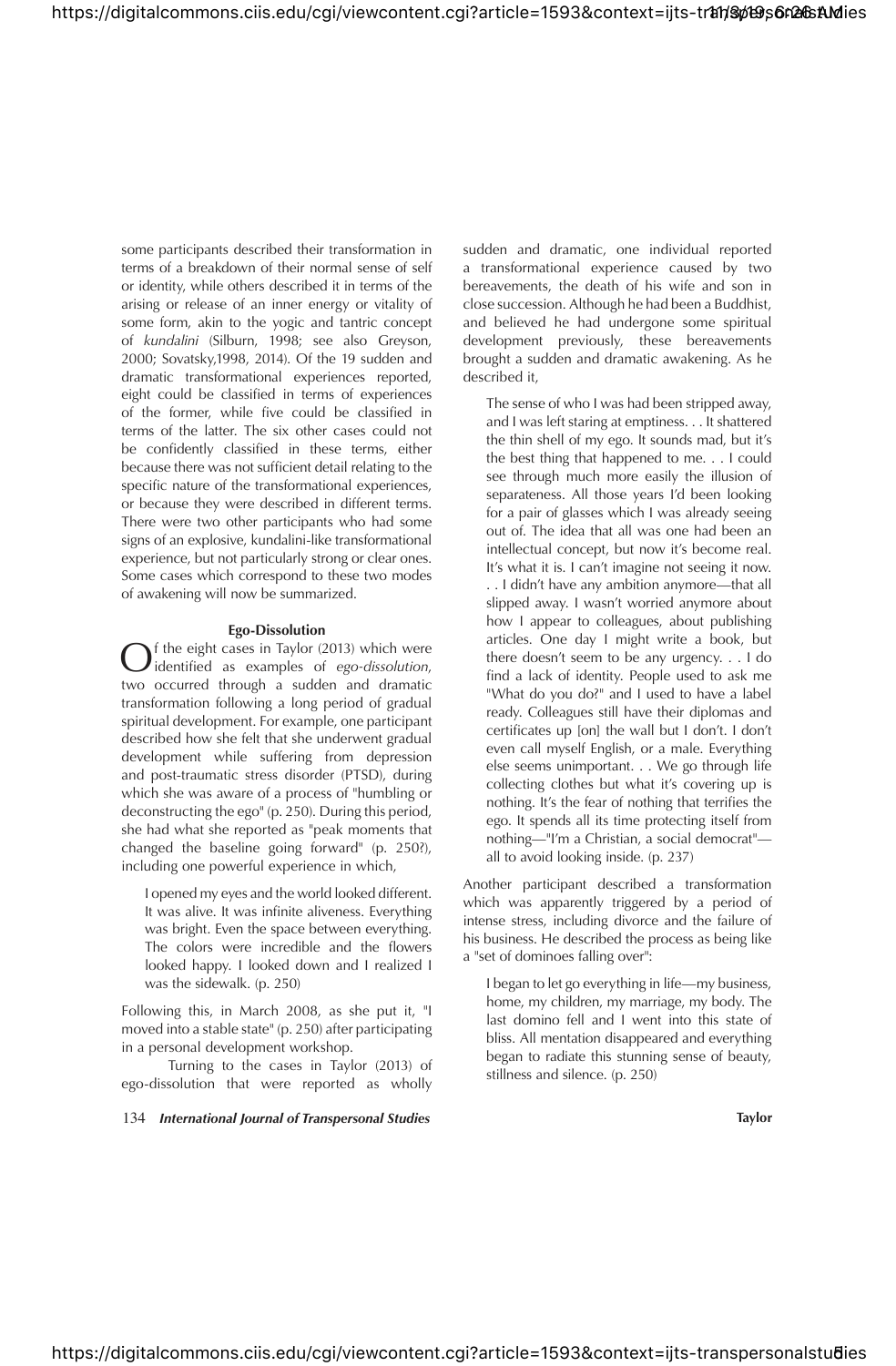This led to a freedom from psychological attachments, and a new sense of mental quietness:

There's no attachment to material things, which is a relief. Before, I was attached to my body, to success, or what I wanted to become. . . My mind is very quiet most of the time. Some days I suffer. It kind of works. There is nothing there apart from a still silence, a very peaceful still unifying silence that permeates everything. Then you ask a question and the faculty of speech is triggered. It's beautiful but inconvenient. (p. 250)

However, this sudden shift caused difficulties. He found the practical aspects of life—such as working and maintaining relationships—problematic. As he described it:

I've been in and out of mind for last 6 years. The sense of peace and stillness is always pervading. It's difficult to function a lot of the time, the things that require mind, organising. It's inconvenient in a linear western world when things are run on schedules, to be in a non-linear state. (p. 250)

Similar difficulties were described by other participants. One participant described problems dealing with the practical aspects of life following her shift. This participant also said,

For about a few months following that there was a real state of bliss. It was difficult to speak-I lost the capacity. It took maybe 30 seconds or a minute for the word to come out. It felt strange to talk. I was very present, so present that words were superfluous.  $\dots$  After a few months there was more return of mind, more return for a capacity for speaking, intellectual functioning. The last couple of years has been a deepening, an integration, a coming to understand with conceptual terms. There has been a return of the ability to focus the mind. Now everything is a choice—how deep do I go into the vastness? If I want to have a disembodied peak experience of nothingness I just have to sit still and close my eyes. Or if I need to work on something then I simply have to choose to narrow my focus to the task. Sometimes the mind is loud and sometimes

quiet but it's almost always running, unless I do the choosing of the deep nothing state where there is no form. (pp. 254–255)

One possible interpretation of the arising of these difficulties is to conceive of the ego (or self-system) as the center of psychological and intellectual functions, essential for abilities such as concentration, problem solving, decision making, planning, memory, and so forth. So, when the ego dissolves there is a disruption of these functions, unless there is a new, fully formed self-system ready to emerge and take over them. One of the findings of the research project was that difficulties were more likely to occur in participants who did not have a background in spiritual practices or traditions, so they did not have an intellectual framework—and a supportive environment—to help make sense of their new state.

Is it possible to identity the reasons why such experiences as the above are closely associated with psychological turmoil? In an earlier study (Taylor, 2011, 2012a), cases of spiritual awakening following intense psychological turmoil or trauma were specifically investigated. It was suggested that the connection between intense turmoil and spiritual awakening was related to the dissolution of psychological attachments. Psychological attachments can include hopes, ambitions, beliefs, the sense of status or achievement, wealth and possessions, and social roles. The dissolution of these attachments may be the main reason why a person is in a state of turmoil, and filled with a sense of despair or loss. Such attachments can be seen as the "building blocks" of a person's sense of identity. When the building blocks are taken away, the structure itself collapses. In Taylor (2011, 2012a), it was suggested that in some individuals, this dissolution or collapse allowed a new, higherfunctioning self-system to emerge and become established as the individual's new sense of identity.

#### **Kundalini-like Awakening**

 $\bigwedge^{\text{S} \text{ noted previously, five of the 19 sudden}}$ transformational experiences reported in Taylor (2013) were described in terms of an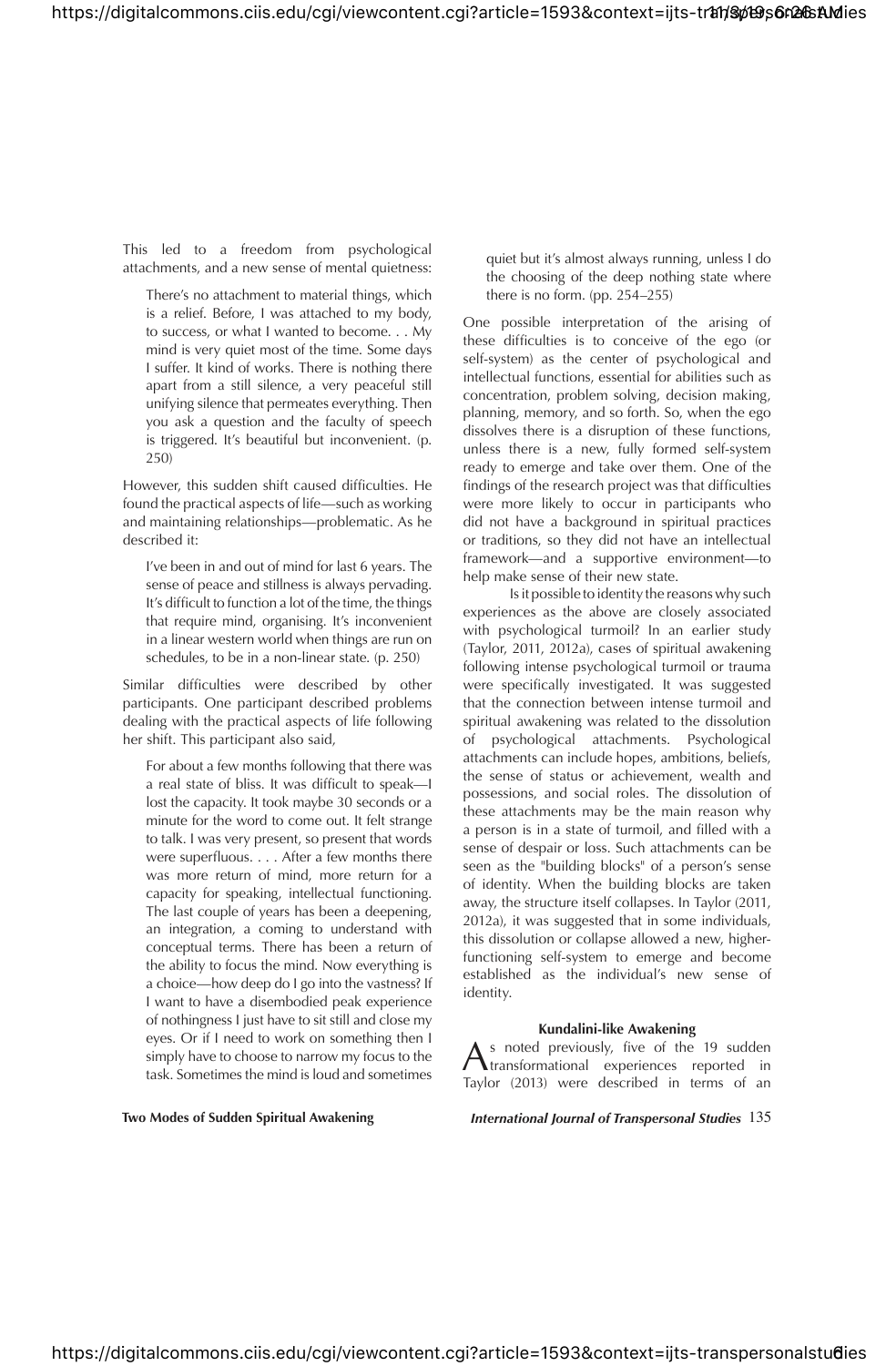explosive release of inner energy or vitality, with some similarities to the phenomenon of *kundalini awakening* (Silburn, 1998; see also Greyson, 2000; Sovatsky,1998, 2014). (As noted, there were two further experiences that had some signs of this mode of awakening, but the resemblance was not strong.) In the *chakra* system of the yoga and tantra traditions, kundalini—a term derived from the sanskrit word *kunda*, meaning to coil or spiral—lies at the lowest of the seven chakras, the *muladhara*. According to these traditions, once kundalini is aroused, it travels through the *sushumna* energychannel, located roughly in parallel with the spine (hence the slightly inaccurate but common belief that kundalini travels up the spine itself). It travels all the way up to the seventh chakra, the *sahasrara*, in the crown of the head. Here it manifests itself as spiritual awakening. If the energy can be permanently settled or established at the seventh chakra, the individual will be in a permanent state of samadhi, in union with *Brahman* (Silburn, 1988; see also Ring & Rosing, 1990).

Traditional Hindu sources describe the awakening and liberating effects of kundalini. For example, the Yoga-Kundalini Upanishad (Yoga-Age.com, n.d.) describes how, with the rising of kundalini, "The Yogi takes his stand upon the Inner Reality, the *Atman*. He enjoys the highest state of spiritual experience. He attains peace and is devoted only to the *Atman*." The tantric text *Paratrisika Vivarana* describes kundalini awakening as "the universal emission—vibrating within the heart of the *sushumna* in the great bliss of union" (as cited in Silburn, 1988, p.10). Such texts also describe processes by which kundalini can be raised, including *asanas*, *mudras* (gestures), breath (*prana*) control and forms of meditation. The Yoga Kundalini Upanishad (Yoga-Age.com, n.d.) states that two things are necessary to raise kundalini: the restraint of *prana* and the technique of *saraswati-chalana* (sitting in the *padmasana*  posture, manipulating the breath and holding the ribs, so that the *saraswati nadi* can be opened and kundalini can flow through). The Goraksasataka recommends hatha yoga postures such as the *mula bandha*, the *jalandhara bandha*, and *kumbhaka* (Mallinson, 2011). The practice of *brahmacarya*

136 *International Journal of Transpersonal Studies* **Taylor**

(usually translated as chastity or celibacy) is also seen as a process by which kundalini may be raised. In kundalini yoga, *brahmacarya* can be characterized as "erotic celibacy" and also as an inner marriage, an expressive and dynamic process of transformation (Sovatsky, 2014).

Kundalini awakening has been investigated by transpersonal psychologists, such as Grof (2000), Sovatsky (1998, 2014), Greyson (1993, 2000), and Thalbourne and Fox (1999). They have paid particular attention to the potentially negative or disruptive effects of the phenomenon. For example, Greenwell (1995) has noted that unprepared kundalini awakening can cause "physical collapse, psychic chaos, and personality upheaval" (p. 1). She has identified seven key factors of kundalini awakening, including "*pranic* movements" (such as involuntary jerking movements, including spasms and vibrations), yogic phenomena (such as spontaneously performing yoga *asanas*, or *mudras*), unusual physiological patterns (such as burning sensations, hypersensitivity, hyperactivity, or lethargy), psychological and emotional changes, extrasensory experiences (such as hearing voices, visions of lights or symbols), psychic phenomena, and mystical states of consciousness (such as a sense of unity and deep serenity.<sup>3</sup>

In the five kundalini-like experiences reported in Taylor (2013), the participants described a sudden upsurge of energy flowing through them, bringing many of the physiological, audiovisual, and mental phenomena highlighted above. (Interestingly, however, only one person specifically located the source of this energy at or close to the bottom of the spine and rising through it. In the other four cases, the source and trajectory of the energy was non-specific, or general.) Like the experiences of ego-dissolution described above, these experiences of sudden transformation occurred following periods of intense psychological turmoil.

In Taylor (2013), one participant underwent a transformational experience following a long period of stress and depression, and four days of sleeplessness. After an argument with her husband, she felt a sudden sense of release, and a feeling of energy suddenly flowing powerfully through her: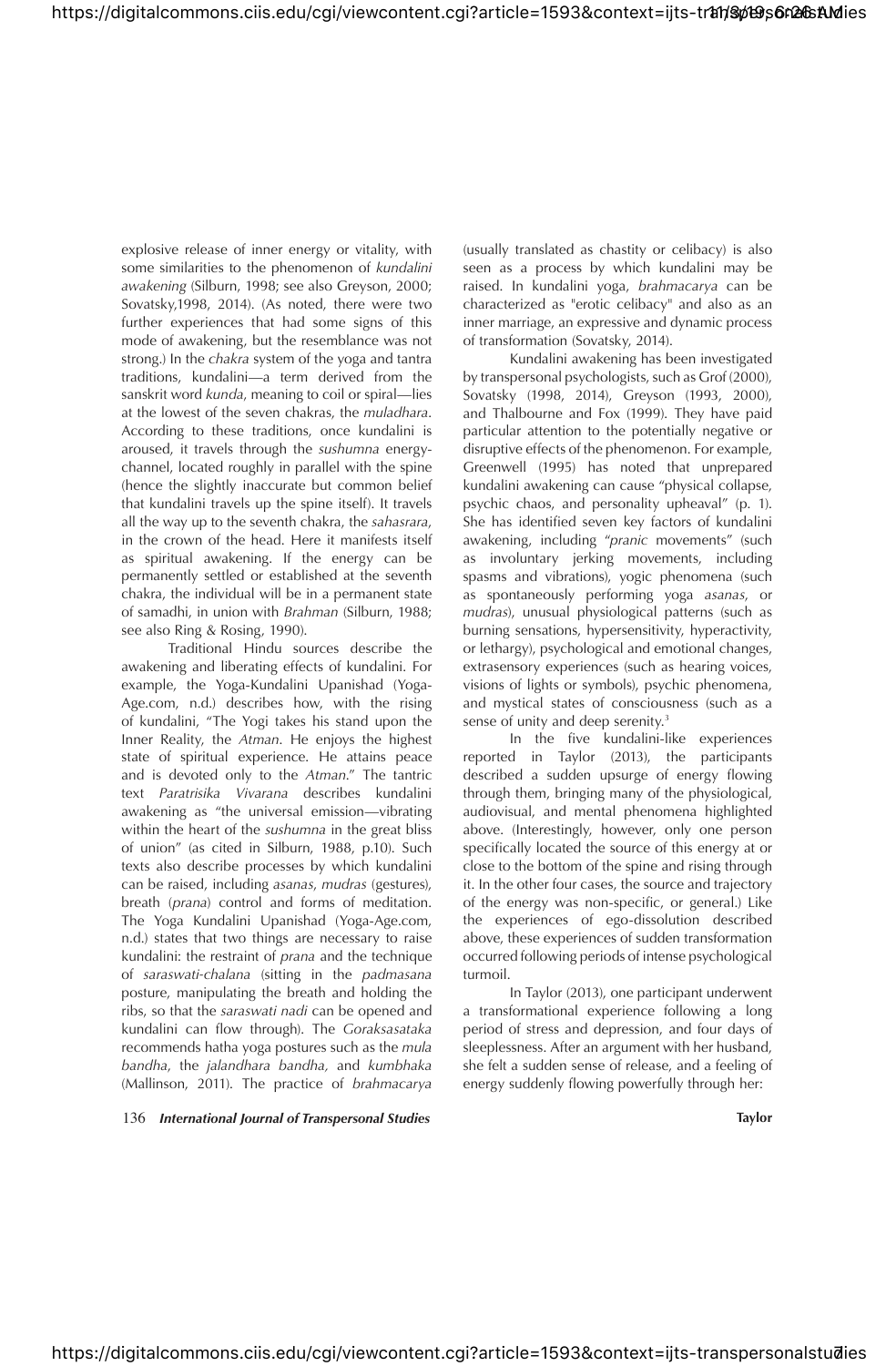I felt a tremendous amount of energy coursing through my body, and with the energy came healing. My sinuses cleared instantly, and my lungs cleared out and started working perfectly again. I watched this instant healing with amazement. It was intellectual. The final puzzle piece dropped into place. It was "eureka" of course!

Spiritual knowledge was revealed to me, I "knew" it in an instant, and am still to this day learning in a linear conscious fashion what was revealed to me in that instant. I also felt like a ton of stuff went blowing by me and I didn't pick up on most of it—though I have spent 17 years actively studying and seeking to put this information together into a state that can be perceived with the human mind and heart. . . .

I was in an altered state of consciousness, though I was still very much in control in normal consciousness, it was living a life of duality where I could see from either perspective at will, spiritual, or physical. It was an incredible time that I will never forget, and can still access. I felt like I had broken through a barrier, and I was talking back to people left on the other side, and I so wanted to grab them and pull them through with me! (p. 283)

Another participant's kundalini-like transformational experience occurred during a state of intense turmoil due to the death of her mother:

My night time experiences were filled with a feeling of an energy rushing through my body with a loud screeching sound, seeing things visions and faces, colours and maps of the solar system, scientific symbols, things I remember from maths at school, formulae. It was just random information at a very very high speed, like a slideshow, showing frames throughout human history. That was when I closed my eyes.

In my waking hours I was seeing colours around people, feeling their feelings, reading their thoughts. The next day there would be a new enhanced sense or ability. I would look in the mirror and my face would change, I would

look at others and their faces would change. I would know who was about to call me or who was about to turn up at my doorstep. (Taylor, 2013, p. 262)

Another participant in Taylor (2013) underwent a transformational experience after a visit to India to learn Ashtanga Yoga. He had suffered from psychiatric problems for a period earlier in his life, and shortly after his return from India, he experienced his "first manic episode for 10 years" (p. 311). He reported "several experiences where my consciousness seemed to rise suddenly, the energy meridians in my body were energized, and my mind became sharper and clearer" (p. 312). Although he was sure he was having some form of spiritual experience, he was admitted to a psychiatric ward, where the staff were sceptical and hostile. However, he "persuaded them to discharge me while I was still unwell" (p. 312).

On the same day that he was discharged, he felt he experienced a "breakthrough":

I felt a shift in my consciousness, something I hadn't felt before. My mind was becoming quieter, and at the same time the world was becoming sharper, more real, and the experience was lasting. I went for a swim while my friend taught a class at the gym, and for the first time in my life I experienced myself as consciousness.

I went home that night still feeling very clear, and my mind was still quiet. (Taylor, 2013, p. 312)

This was followed a few weeks later by a second shift, which occurred during a camping trip with his brother while having a shower:

I was in that vibrant dimension of clarity, laughing my head off, absolutely elated. I realised a profound truth, what it meant just to be alive and to be able to have a shower, and have a bed to sleep in, and food to eat. I met my brother in Edinburgh that night and I was amazed at the quality of the colour of the sky, it had never looked like that before, and the warmth on my skin, it was like the world had been made anew. . . .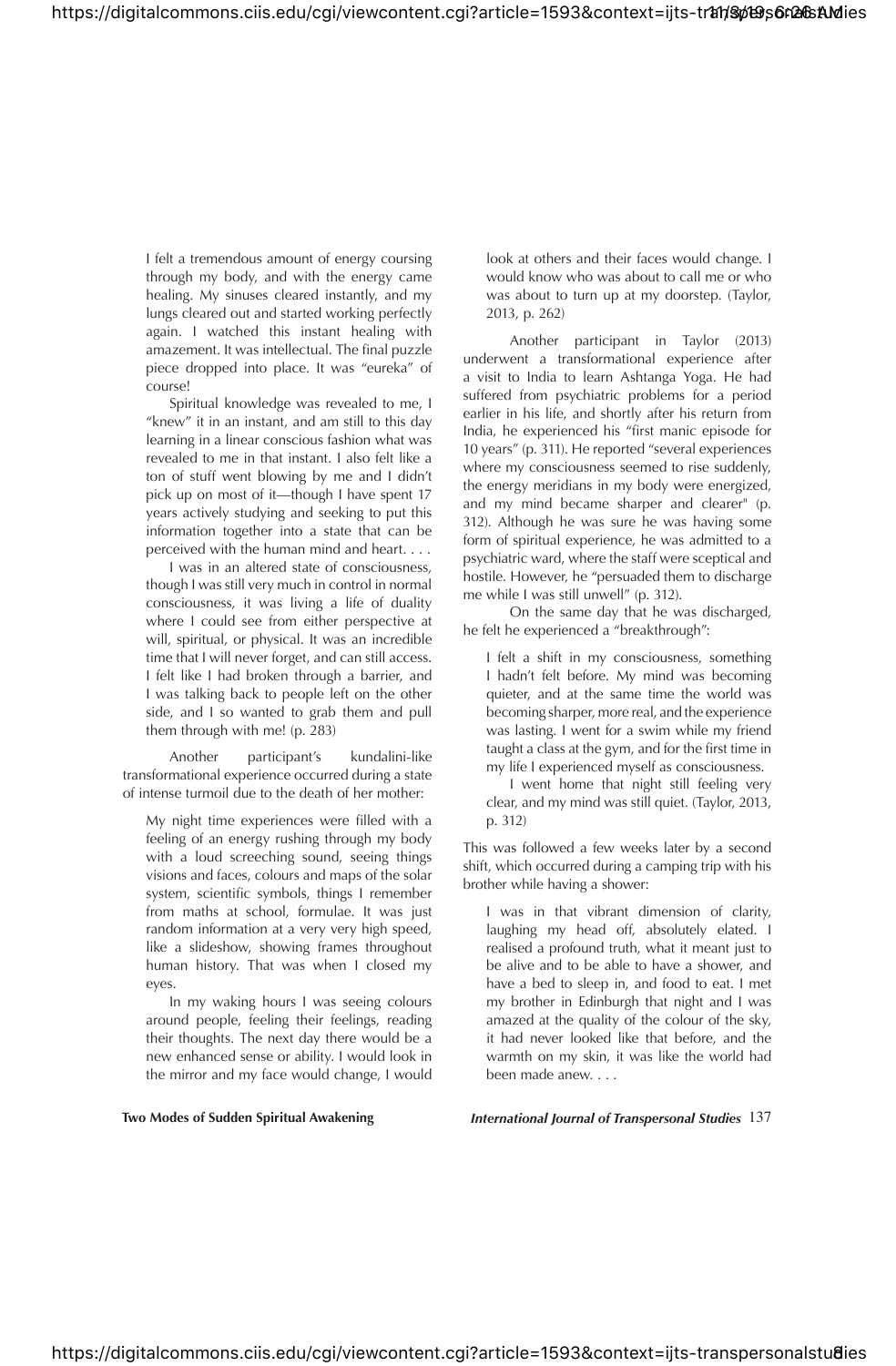I spend a lot of time in the present now, more than I ever did, and I can quiet my mind easily when I want to. My family have often remarked on my positive changes, and my psychiatrist told me recently that I'm one of the most psychologically healthy people she's ever met. I've not been able to tell her that when I recovered from the last episode of mania most of my fears and anxiety were gone. (Taylor, 2013, pp. 314–315)

As a final example, in Taylor (2013) a participant experienced transformation during a very stressful period when he was forced to do a job which he disliked at a time when his wife was undergoing tests for cancer. He "literally did not sleep at all for a week due to worry and stress" (p. 302). This apparently triggered what he described as a "sudden uncontrolled kundalini awakening," which involved convulsions through his spine. It was diagnosed as a psychiatric disorder, even though he was sure he was undergoing "some sort of intense spiritual awakening experience":

I experienced going back into previous lives to work out issues. This went on for about two days but there was no one to tell about it as the doctors and nurses just look at you every five minutes to make sure you are not doing anything daft. I never spoke to anyone about this at the time, least of all the doctors because I knew it just meant they would detain me longer in hospital. (p. 302)

### **Distinguishing Two Modes of Sudden Awakening**

A s noted earlier, the primary purpose of this<br>paper is to suggest a way of understanding paper is to suggest a way of understanding and categorizing experiences of sudden spiritual awakening and to encourage further research to investigate the proposed typology. However, a speculative explanation of these experiences will also be proposed, partly related to the theories of Washburn (1980/1995; 2003), and also the interpretation of *temporary awakening experiences* proposed by the author previously (Taylor, 2005, 2012b; Taylor & Egato-Szabo, 2017). The latter interpretation—itself related to Deikman's (1980)

138 *International Journal of Transpersonal Studies* **Taylor**

view of mystical experiences as "brought about by a deautomatization of hierarchically ordered structures that ordinarily conserve attentional energy for maximum efficiency in achieving the basic goal of the individual" (p. 259)—views temporary awakening experiences in terms of an intensification and stilling of *life-energy.* In my terminology, the latter is an essential energy of being, which expresses itself through mental functions such as attention and concentration, and also through sexual impulses and desires (see Taylor, 2010, for a fuller discussion). As will be seen shortly, Washburn (2003) had a similar concept of life-energy, based on a psychoanalytic framework.

Both modalities of spiritual awakening could be similarly seen as related to an intensification (and a sudden release of) life-energy. According to this interpretation, the two different modes may be related to two different kinds of energy that are normally monopolized by two different functions. This accounts for the differences between them. According to this model, ego-dissolution awakenings can be seen as related to energy normally associated with the ego, while explosive energetic (or kundalinilike) awakenings can be seen as related to energy normally associated with sexuality.

In order to fully understand the distinction between the two modes of sudden awakening, it is necessary to briefly consider the energetic aspects of human development from childhood to adulthood. Young children possess an abundance of free-flowing energy: Washburn (1980/1995) has described this vividly, writing that children are "bathed in the water of life. Ripples and waves of delicious energy move through the infant's body, filling it with delight. When its needs are satisfied and it is otherwise content, [it] experiences a sea of dynamic plenitude, blissful fullness" (p. 82).

It may be because of this abundance of rich energy flowing through their being that young children naturally experience certain perceptual and affective features normally associated with awakening experiences, including a more intense perception of the phenomenal world, a sense of the aliveness of phenomena which normally appear inanimate, a sense of meaning or of an atmosphere of harmony, and a sense of inner well-being, bliss,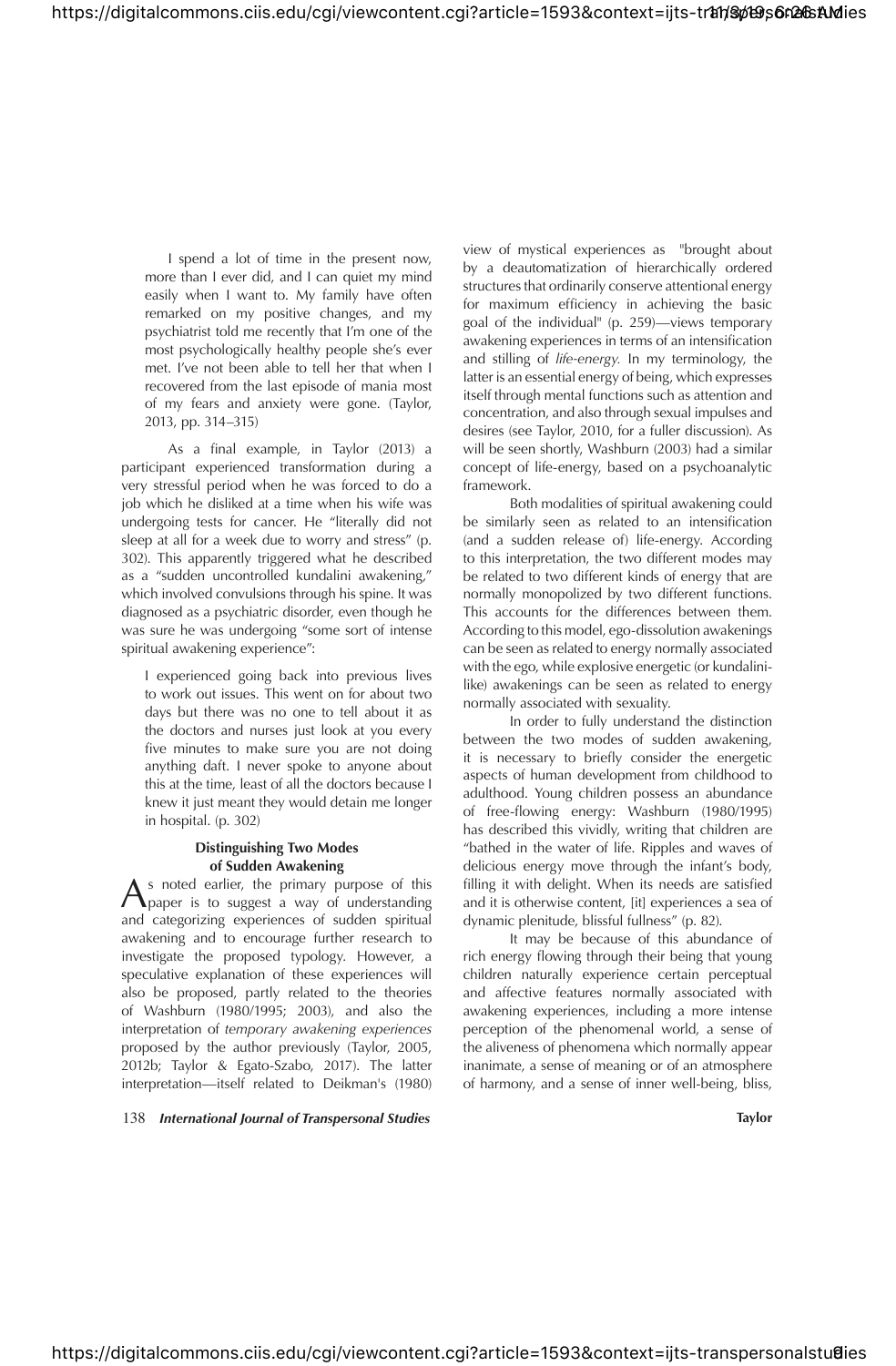or joy (Taylor, 2009, 2017; Washburn, 1980/1995). Developmental psychologist Gopnik (2009) has suggested that young children are "aware of much more, much more intensely, than we [adults] are" (p.125). Gopnik has used the term "lantern consciousness" to describe the "vivid panoramic illumination of the everyday" (p. 129) of young children, which she has recognized as similar to the exultation of some religious and aesthetic experiences. Loevinger (1976) also speculated that the child's "openness to experience" (p. 147) may be regained at higher levels of ego development, at the self-actualization level identified by Maslow, or what Loevinger referred to as *integrated*. This is not to suggest that children are enlightened or awakened in the same sense which spiritually developed adults may be. There are aspects of adult wakefulness which children do not appear to have access to: an all-embracing sense of love and compassion, an identity shift to a deeper or more authentic self, and the introvertive withdrawal from the external world into a state of pure consciousness (Taylor, 2009).

It is important to note the three ways in which, according to Washburn (2003), life-energy expresses itself: as psychic energy, *libido* (instinctual/ sexual energy), and *spiritual energy* (i.e., the potent blissful energy that is associated with spiritual experiences). Young children have such powerful free-flowing energy-or in Washburn's terminology, such intense spiritual energy—because little of their energy is expressed through the psyche, or through the libido. Energy is not concentrated into these areas, and so, in Washburn's terms, they possess a large degree of spiritual power.

The adult ego confers massive benefitsabstract and logical thought, conceptual knowledge, self-reflection, impulse control, exercise of the will, the ability to organize, to make decisions, to plan, to manipulate our surroundings, and so on (Jung, 1928/1988; Loevinger, 1976; Washburn, 1980/1995; Wilber, 1995). But at the same as being a giant leap, it may be that the development of the ego entails a fall because of the massive amount of energy that the ego requires to function and maintain its structure. In particular, it may be assumed that the cognitive activity of the ego—both conscious, rational, or logical cognitive activity, and involuntary *thought-*

*chatter*—consumes a great deal of energy. As a result, less energy is available for perception, which entails a loss of the intense perceptual awareness (or the "natural spiritual power"; Washburn, 2003) of childhood.

A similar process may occur in relation to sexual energy. As human beings enter adolescence, and as sexual impulses and desires develop at roughly the same time as the adult self-system becomes strongly developed—energy becomes concentrated in the form of (and expressed as) sexual energy. Thus, energy is diverted to two new sources (the adult ego and sexuality), both of which reduce the amount of energy available to be expressed through simply being present in more encounters with the phenomenal world.

In terms of this theoretical model, a sudden shift into a state of stable or ongoing wakefulness (in other words, sudden spiritual awakening) may occur in two ways. The first is when the ego or self-system dissolves, which frees up the energy normally expended through the activity of the ego, and also through maintaining its structure. The second way is when energy normally monopolized by sexual impulses and desires is released. It may be that the concept of kundalini awakening, as developed by ancient yogic and tantric teachers and philosophers, was developed as a way of describing and explaining the second type of awakening (Taylor, 2016).

Why do these sudden awakenings occur? Or more specifically, why does a sudden dissolution of the ego sometimes occur, leading to a release of the energy normally utilized by the ego? And why does the energy normally associated with sexual impulses sometimes release itself explosively? Spiritual practices and paths may cultivate a gradual form of both types of awakening, sometimes concurrently. *Gradual spiritual awakening* may involve a process of transforming the normal selfsystem—not necessarily dissolving it, but slowly remolding it into a new type of self-system with softer ego-boundaries (i.e., a reduced sense of duality and separation between self and world), a greater sense of connection (i.e., an increased sense of intersubjective connection with the natural world, other living beings and the whole universe itself), reduced involuntary cognitive activity and other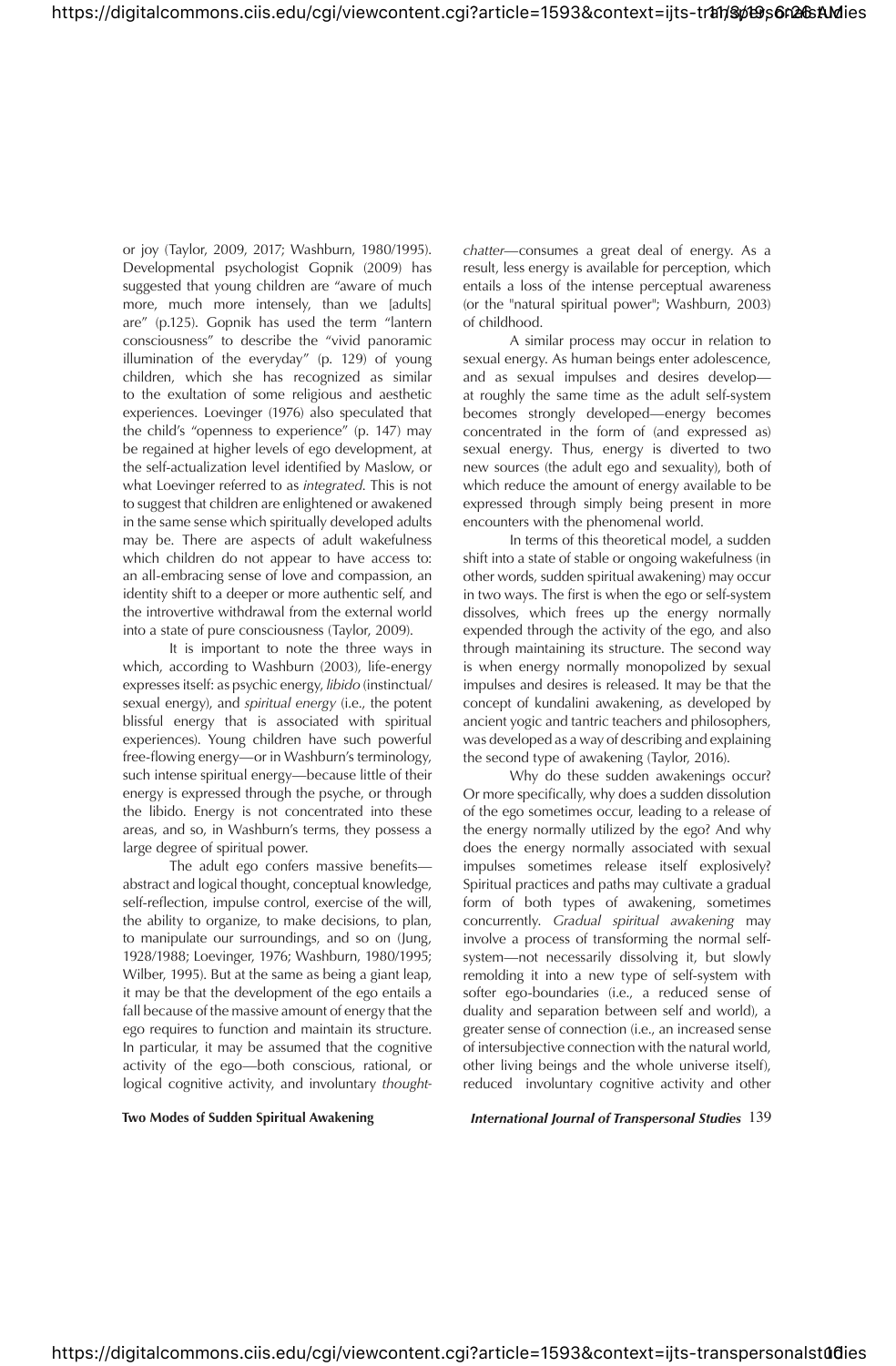characteristics of wakefulness (Taylor, 2017). At the same time, some spiritual paths (such as kundalini yoga) may be more focused on consciously cultivating the gradual release of sexually-oriented energy. However, the study reported in this paper (Taylor, 2013) found that sudden spiritual awakening tends to occur accidentally, without conscious cultivation. As noted above, ego-dissolution awakenings tended to occur during periods of psychological turmoil. Typically, they seemed to be related to a breakdown of psychological attachments, through a process of turmoil and loss. For example, in the ego-dissolution experiences cited above, the event was related to depression and PTSD, bereavement (in two cases), and divorce and the failure of a business. As suggested above, it may be that the ego largely consists of an accumulation of psychological attachments, so that when these break down, the ego itself dissolves away.

It is perhaps more difficult to explain awakenings related to an explosive release of sexual energy. While they may also be due to intense psychological turmoil and loss, in Taylor (2013), they seemed to be more likely to occur during periods of intense stress, causing a buildup pressure which leads a sudden collapse of the self-system (as opposed to a dismantling due to loss). They also seemed to be more likely to be associated with major physiological disturbances such as sleeplessness and major psycho-physical changes due to practicing yoga or ingesting psychedelics.

One simplistic way of illustrating the different origins of these two modes of awakening is to use the analogy of a house. In ego-dissolution, it is as if a house is slowly dismantled, through the process of the building blocks of psychological attachments being taken away. But in energetic awakening (due to the explosive release of sexual energy), it is as if the house is suddenly demolished, like a beach house swept away by a tidal wave. These are—in Grof's (2000) phrase—*spiritual emergencies* of the most intense and dramatic kind. (It is not clear why certain people may experience one particular mode of awakening rather than another, but perhaps further research could help to elucidate this.)

A significant difference between the ego-dissolution and kundalini-like experiences

140 *International Journal of Transpersonal Studies* **Taylor**

in Taylor (2013) reported above is the latter's intensely energetic aspect—the sense of powerful explosive energy suddenly being released, which the participants described as "coursing" or "rushing" through them. This may be related to Washburn's (2003) notion that psychic energy is used continually, whereas sexual energy (or libido) is often dormant or latent, awaiting a stimulus to be aroused. In Taylor (2013), ego-related transformation sometimes featured descriptions of energy, but their main feature appeared to be structural—that is, the sense of the normal self-system dismantling, dissolving or dropping away. Awakenings related to sexual energy did not appear to feature this sense of ego-dissolution.

So in short hand, permanent spiritual awakening could be characterized in the mode of ego-dissolution as primarily structural in nature, and permanent spiritual awakening in the form of as a sudden release of sexual energy as primarily energetic. As in Taylor (2013), the latter mode of permanent awakening has a more powerful immediate psychological and physical effect and is therefore usually more disruptive. Those who experience this mode of awakening may be more likely to be diagnosed with psychiatric disorders and to undergo psychiatric treatment (all four of the participants quoted above who described explosive energetic awakenings received psychiatric treatment).

At the same time, it is important to point out that I do not believe it is possible to draw hard and fast distinctions between these two modes of spiritual awakening. It is likely that there is a good deal of overlap between them. It may be that in some cases both of the two modes occur together, indistinguishably. In other words, a person may experience ego-dissolution due to dissolution of psychological attachments, and at the same time the sheer stress and pressure of their predicament may trigger an explosive release of sexual energy.

Let me emphasize that these ideas are speculative. Further research is required to ascertain their validity. Nevertheless, I believe that the typology of experiences of spiritual awakening presented in this paper merits consideration. In any case, in a more general sense, the phenomenon of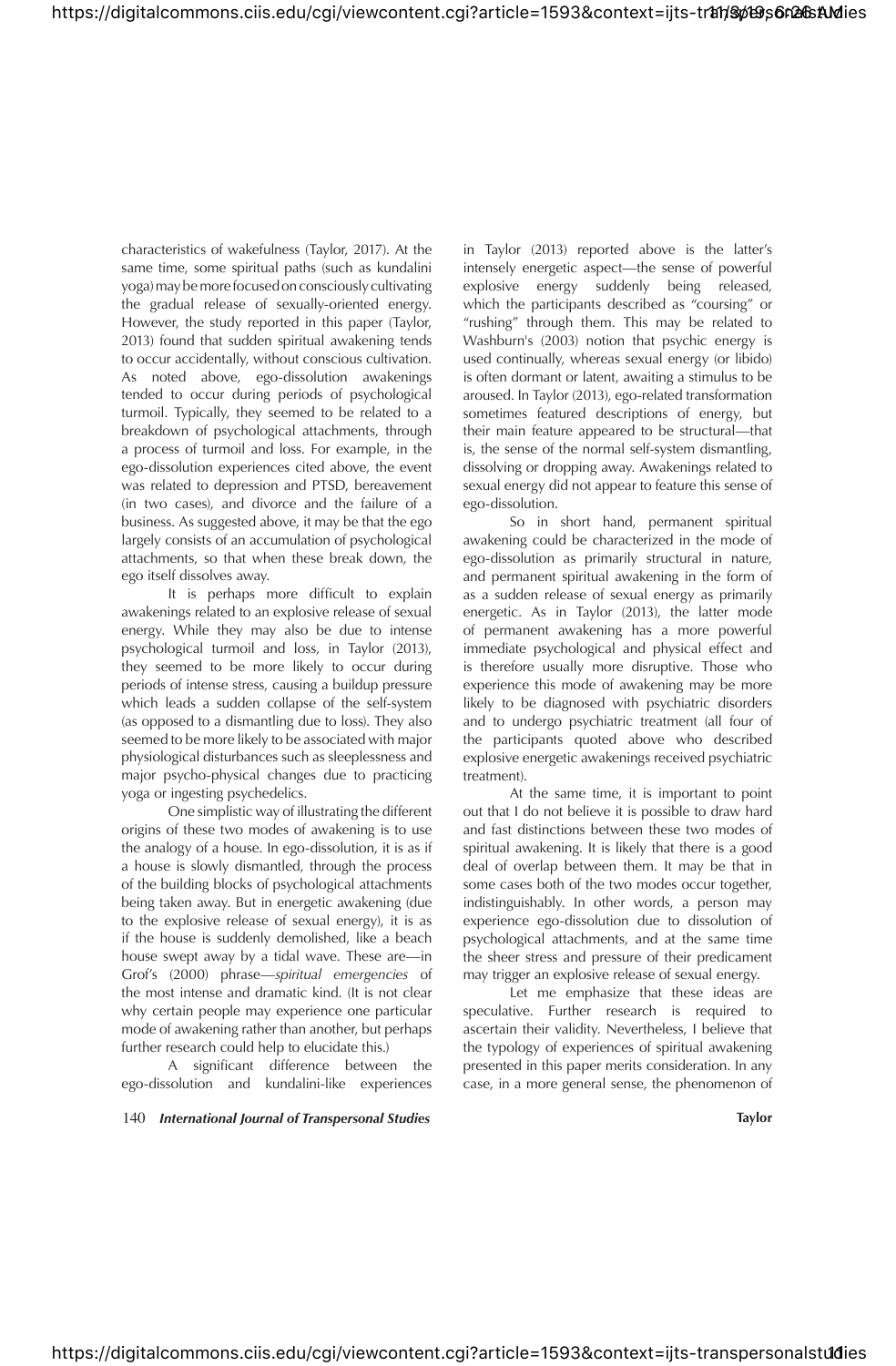permanent spiritual awakening is certainly deserving of more attention.

#### **Notes**

1. One approach that might have increased the validity of this study would have been to employ the services of another researcher to perform the data analysis. However, as the study was the author's PhD thesis, this was unfortunately impracticable, due to a lack of funds required to pay for another researcher. In addition, the single-method and singleobserver approach was conventionally undertaken by the university department where the study took place, with the primary researcher also performing a thematic analysis of the data collected.

 Another way of enhancing the validity of the study that was considered was to speak to a number of acquaintances or associates of the participants, in order to gain a more objective view of their reported transformations. However, it soon became clear that this would have been impracticable, due to financial and temporal limitations. The only way this would have been possible would have been to significantly reduce the number of actual participants interviewed, but it was decided that a larger sample was preferable to allow for themes to emerge more clearly.

- 2. For example, one of these participants reported spiritual awakening at the time of her father's death. At the moment of his passing, she experienced a "huge golden bright light, circular" rising from her solar plexus: "It seemed to be suddenly there and it was spinning round and round. And that developed and grew brighter, and moved through my body and filled my body. There was a flood of joy right through me" (Taylor, 2013 p. 221). This description shares some similarities with the arousal of kundalini. However, the participant specifically referred to light, rather than energy and did not report the disruptive after-effects normally associated with kundalini.
- 3. Interestingly, the traditional Yogic and Tantric texts do not address the potential difficulties

of kundalini in great detail. Perhaps this is because yogis were less likely to experience such difficulties, because of the more regulated nature of their practice and the close supervision they received. Nevertheless, some texts do allude to the volatile and potentially disruptive nature of kundalini. For example, the Tantric Buddhist text the *Tantrasadbhava* describes the "dazzling sparks" and the "fiery energy" that appear as kundalini rises (as cited in Silburn, 1988, p. 42). The *Vijnanabhairavatantra*—a key text of Kashmiri Shaivism—describes how, if a yogi still identifies with their body, kundalini awakening may cause uncontrollable trembling, and the text also speaks of the "demoniac penetration" (*pisacavesa*) that can occur when the energy moves back down through the chakras, causing depression and fatigue (as cited in Silburn, 1988, p. 69).

#### **References**

- Bucke, R. M. (2009). *Cosmic consciousness: A study in the evolution of the human mind*  [HTML version]. Retrieved from http://www. sacred-texts.com/eso/cc/ (Original work published 1901)
- Clarke, I. (Ed.) (2010). *Psychosis and spirituality: Consolidating* the new London, UK: Wiley-Blackwell. https://doi. org/10.1002/9780470970300
- Deikman, A. (1980). Deautomatization and the mystic experience. In R. Woods (Ed.), *Understanding mysticism* (pp. 240–260). London, UK: The Athlone Press.
- Gopnik, A. (2009). *The philosophical baby: What*  children's minds tell us about truth. love, and *the meaning of life.* London, UK: Bodley Head.
- Greenwell, B. (1995). *Energies of transformation: A guide to the kundalini process.* Cupertino, CA: Shakti River Press.
- Greyson, B. (1993). Near-death experiences and the physio-kundalini syndrome. *Journal of Religion and Health, 32(4), 277–290. https://doi.* org/10.1007/BF00990954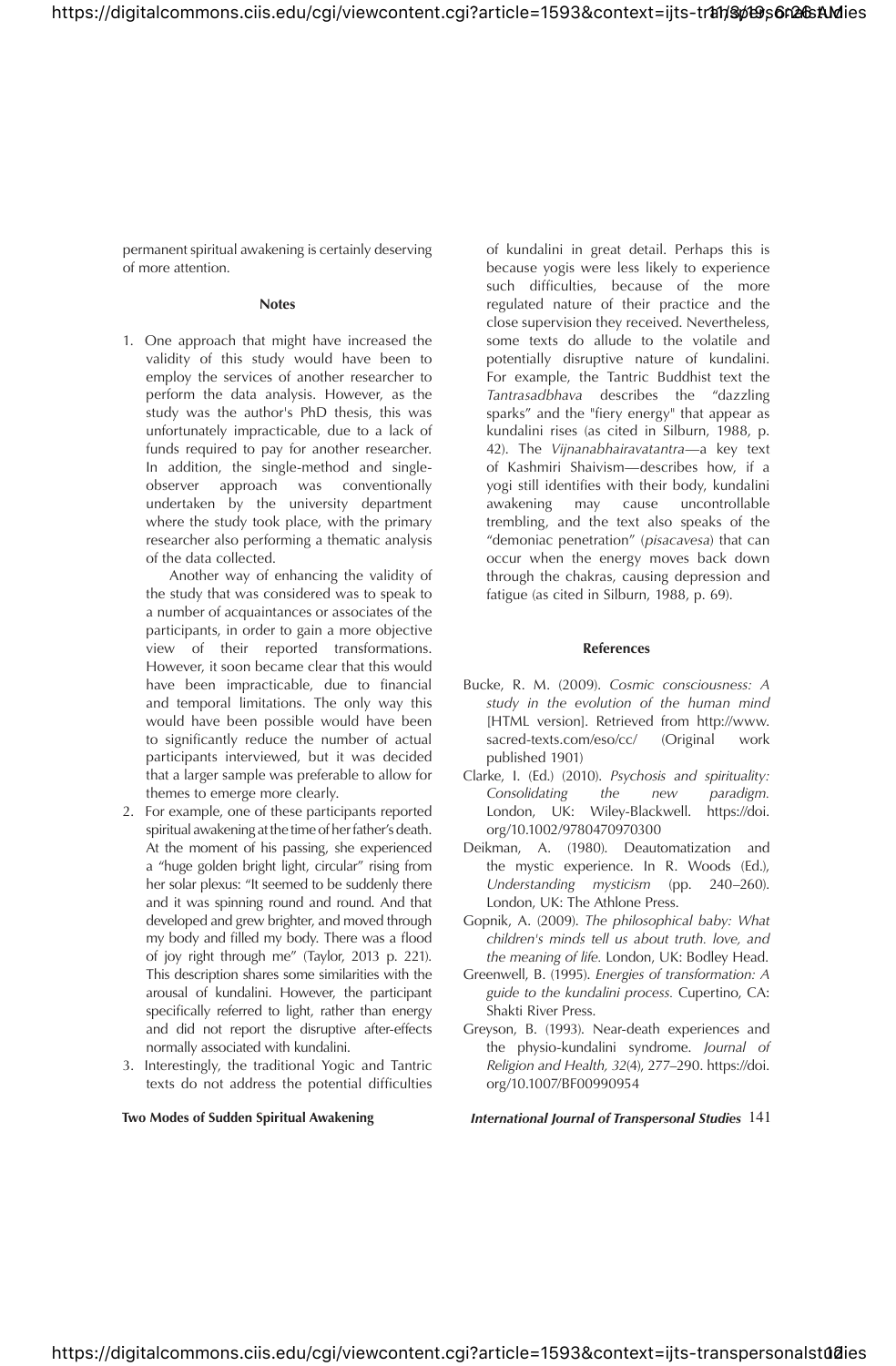- Greyson, B. (2000). Some neuropsychological correlates of the physio-kundalini syndrome. *The Journal of Transpersonal Psychology, 32(2),* 123–134.
- Grof, S. (1998). Ken Wilber's spectrum psychology: Observations from clinical research. In D. Rothberg & S. M. Kelly (Eds.), *Ken Wilber in dialogue* (pp. 85–116)*.* Wheaton, IL: Theosophical Publication House.
- Grof. S. (2000). *The psychology of the future: Lessons from modern consciousness research*. Albany, NY: New York Press.
- Hoffman, E. (1992). *Visions of innocence: Spiritual and inspirational experiences of childhood*. Boston, MA: Shambhala.
- Johnson, R. C. (1959). *Watcher on the hills.* New York, NY: Harper.
- Jung, C. G. (1988). On psychic energy. In R. F. C. Hull (Trans.), *On the nature of the psyche* (pp. 3–66). London, UK: Arkana. (Original work published 1928)
- Laski, M. (1961). *Ecstasy: A study of some secular and religious experiences.* London, UK: The Cresset Press.
- Loevinger, J. (1976). *Ego development: Conceptions and theories.* San Francisco, CA: Jossey-Bass.
- Lucas, C. G. (2011). *In case of spiritual emergency: Moving successfully through your awakening.* Inverness, UK: Findhorn Press.
- Lukoff, D., Lu, F., & Turner, R. (1998). From spiritual emergency to spiritual problem: The transpersonal roots of the new DSM-IV category. *Journal of Humanistic Psychology, 38(2), 21-50.* https://doi. org/10.1177/00221678980382003
- Mallinson, J. (2011). The original *Gorak a*ś*ataka*. In D. G. White (Ed.), *Yoga in practice* (pp. 257–272). Princeton, NJ: Princeton University Press.
- Maslow, A. H. (1970). *Motivation and personality* (2nd ed.). New York, NY: Harper and Row.
- Miller, W., & C'de Baca, J. (2001). *Quantum change: When epiphanies and sudden insights transform ordinary lives.* New York, NY: Guilford Publications.
- Perry, J. W. (2005). *The far side of madness*. Putnam, CT: Spring.
- 142 *International Journal of Transpersonal Studies* **Taylor**
- Ring, K., & Rosing, C. (1990). The omega project: An empirical study of the NDE-prone personality. *Journal of Near-Death Studies, 8, 211–239.* https://doi.org/10.1007/BF01074276
- Silburn, L. (1988). *The energy of the depths: A comprehensive study based on the scriptures of Nondualistic Kashmir Shaivism* (V. J. Pradhan Trans.). Albany, NY: State University of New York Press.
- Smith, J. A., Flowers, P., & Larkin, M. (2009). *Interpretative phenomenological analysis: Theory method and research*. London, UK: Sage.
- Sovatsky, S. (1998). *Words from the soul: Time,* East/West spirituality, and psychotherapeutic *narrative*. Albany, NY: State University of New York Press.
- Sovatsky, S. (2014). *Advanced spiritual intimacy*. Rochester, VT: Inner Traditions.
- Taylor, S. (2005). The sources of higher states of consciousness. *The International Journal of Transpersonal Studies, 24(1), 48-60. https://doi.* org/10.24972/ijts.2005.24.1.48
- Taylor, S. (2009). Beyond the pre/trans fallacy: The validity of pre-egoic spiritual experience. *The*  Journal of Transpersonal Psychology, 41(1), 22-43.
- Taylor, S. (2010). *Waking from sleep: Why awakening experiences occur and how to make them permanent*. London, UK: Hay House
- Taylor., S. (2011). *Out of the darkness: From turmoil to transformation*. London, UK: Hay House.
- Taylor, S. (2012a). Transformation through suffering: A study of individuals who have experienced positive psychological<br>transformation following periods of transformation following periods of intense turmoil and trauma. *The Journal of Humanistic Psychology, 52, 30-52. https://* doi.org/10.1177/0022167811404944
- Taylor, S. (2012b). Spontaneous awakening experiences: Exploring the phenomenon beyond religion and spirituality. *The Journal*  of Transpersonal Psychology, 44(1), 73-91.
- Taylor, S. (2013). *A phenomenological investigation into the psychological transformation interpreted as spiritual awakening: Possible*   $causes, characteristics and after-effects.$ (Unpublished doctoral dissertation). Liverpool John Moores University, Liverpool, UK.